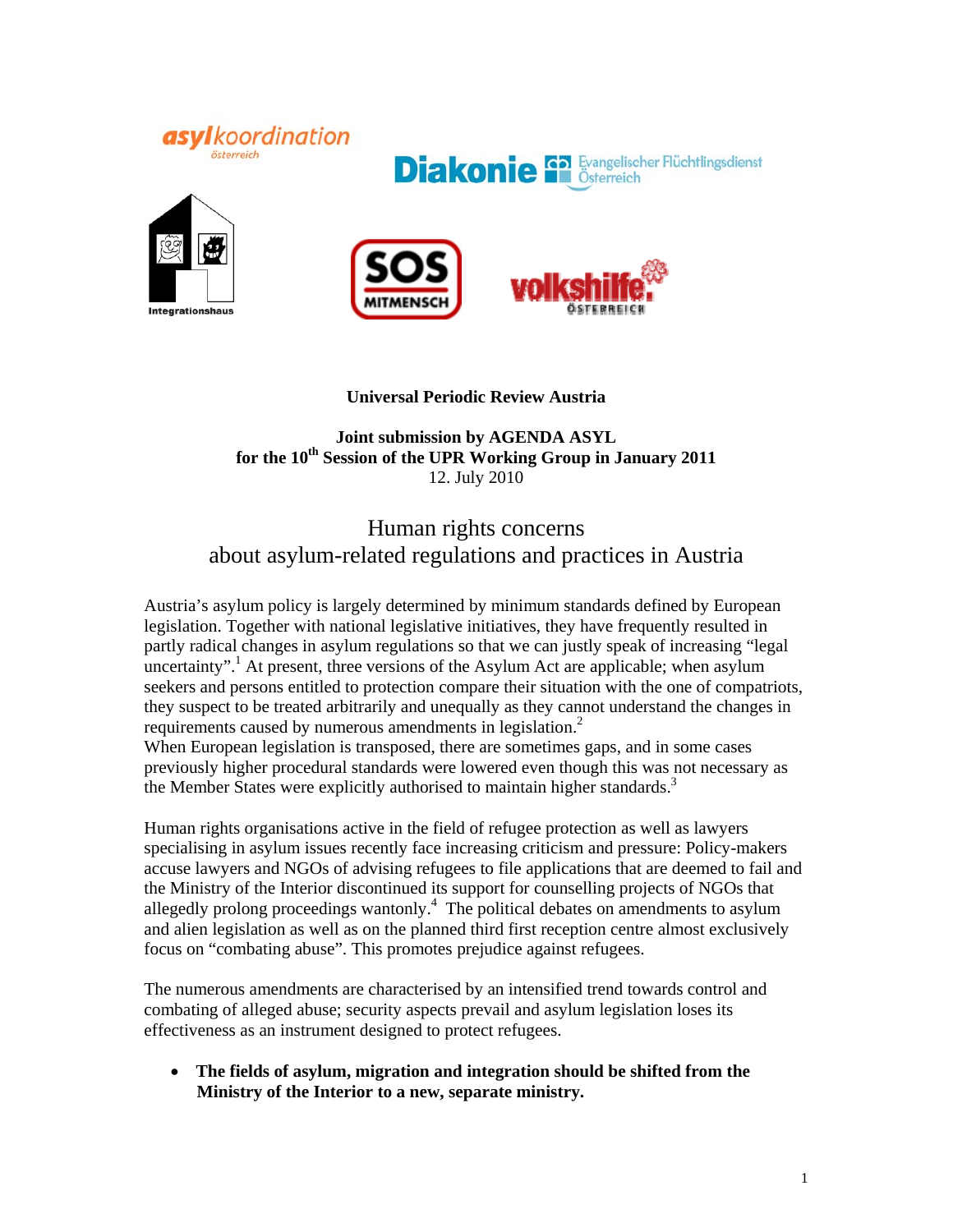## **1. Access to asylum proceedings**

The EU's Dublin II Regulation gives the Member States leeway for taking account of both human rights concerns and humanitarian aspects. In Austria, the Dublin II Regulation is applied very restrictively. For this reason, families are separated again and again if the mandatory criteria of family reunification are not met, e.g. when adult children flee to their parents recognised as refugees in Austria and when parents come to their adult children living here. The humanitarian provision of the Dublin Regulation is hardly applied at all. This practice especially affects Chechen refugees who frequently are deported to Poland although they have family members in Austria but none in Poland.

Asylum seekers are transferred to Member States where they cannot expect fair proceedings in line with the rule of law and/or care and assistance services in line with their needs. In many cases, they did not apply for protection in the country of entry and lived as illegal immigrants without any social security. At present, we can see that Greece does not provide the protection required.<sup>5</sup> As a consequence of the rigid application of the Dublin Regulation, refugees do not request international protection in order to avoid deportation to life without perspectives. This system results in "refugees in orbit".

More and more frequently, asylum seekers agree to "voluntary" repatriation to prevent being deported to the country of entry. In particular, asylum seekers detained awaiting deportation get persuaded to return to their country of origin in order to avoid several months of detention in Austria. Asylum seekers who are detained pending deportation while responsibility is determined are prevented from exerting their right of lodging appeals. Moreover, detained asylum seekers are in fact deprived of legal counselling and assistance and are only offered advice on repatriation.

They may even be deported to the competent Dublin country before the decision becomes legally effective unless suspensive effect is accorded within seven days.

• **Therefore, the Austrian asylum authorities should be urgently called upon to use their discretionary powers in applying the sovereignty clause under the Dublin Regulation at least in those cases in which access to fair asylum proceedings governed by the rule of law is not guaranteed in the country or in which a transfer would result in humanitarian hardship because of health and family reasons.** 

## **2. Legal protection**

#### Shorter appeal periods for rejection decisions

The Aliens Law Amendment Act 2009 reduced the period for appealing against rejection decisions from two weeks to one week. In particular, in types of proceedings that require specific legal expertise given their implications in terms of constitutional, international and European law and given the complexity of national procedural law, the shorter appeal periods make it impossible for asylum seekers in many cases to lodge well-founded appeals in due time.<sup>6</sup> More and more relevant procedural errors as well as decisions that are simply incorrect in substantive terms are not contested or can only be contested through poorly prepared appeals. This problem is even exacerbated by the fact that so-called territorial restriction regularly impedes asylum seekers from obtaining legal advice from independent NGOs. Infringements of this territorial restriction are not only punishable by an administrative fine (repeated infringements are punishable by a fine amounting to up to EUR 15,000 or, if the fine cannot be paid, by imprisonment for up to six weeks).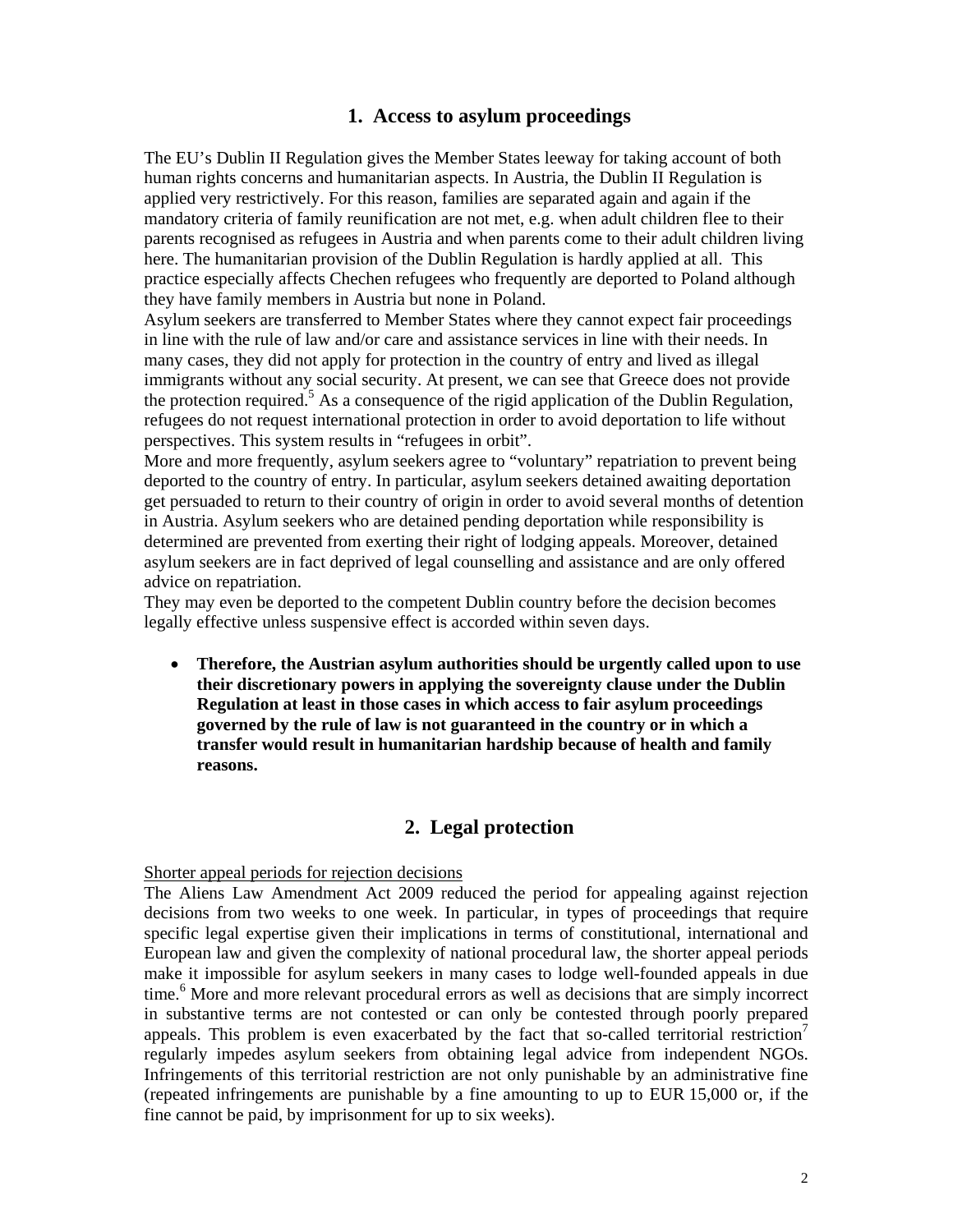Article 7 of the International Covenant on Civil and Political Rights (ICCPR) of 19 December 1966 provides that "no one shall be subjected to torture or to cruel, inhuman or degrading treatment or punishment." Article 13 demands that an alien must have the right to have an expulsion decision reviewed (by means of an appeal). The parties to the Covenant undertook "to adopt such legislative or other measures as may be necessary to give effect to the rights recognised in the present Covenant" (see Article 2). As outlined above, the unjustified shortening of the appeal period gives rise to an elevated risk that an increasing number of incorrect decisions become legally effective and, hence, people are indirectly subjected to a treatment that especially contradicts Article 7. Moreover, the current legal framework is in conflict with Article 13 in combination with Article 2 of the Covenant.

#### Insufficient legal protection during pre-deportation detention

Strikingly, detainees have only had very poor information on the status of their asylum proceedings or immigration policing procedures for many years. Likewise, they are largely unaware of the fact that they can initiate a review of the lawfulness of their detention as such and they do not know how this can be done in concrete terms. As there is no general access to detainees awaiting deportation and visiting them requires a power of attorney in each case, the majority of detainees cannot be visited by representatives of independent NGOs in Austria. For lack of information on the status of proceedings and in the absence of concrete legal assistance, detainees are as a rule unable to exert the rights given them by law (e.g. having the lawfulness of detention reviewed).

Insufficient access to adequate legal protection during pre-deportation detention conflicts with Articles 13, 6 and 7 in combination with Article 2 of the Covenant.

#### No notification of the elected representative in the admission procedure

In the admission procedure, summonses only have to be served to the asylum seeker in person but not to the elected representative (as well). <sup>8</sup> The latter may only be informed of summonses by a person who is independent of the authority and not subject to its instructions — the legal advisor in the admission procedure —, if the asylum seeker requests this. This legal framework means in practice that, as a rule, the elected representedative is excluded from the admission procedure.

The fact that the elected representative does not have to be summoned to attend hearings in the admission procedure undermines the right of being represented that is laid down in Article 13 of the ICCPR.

#### The subsequent application regime forbids an examination of the grounds for fleeing

The subsequent application regime that entered into force on 1 January 2010 partly restricts the examination powers of the asylum authority with regard to subsequent applications (i.e. applications submitted after proceedings have been closed) in such a way that the identified grounds for fleeing do not have to be considered any more. Moreover, deportations can increasingly be implemented while asylum proceedings are still pending, i.e. before the asylum authorities have taken a legally effective decision on the asylum application. Because of these new provisions, there is a risk that refugees under the terms of the Geneva Refugee Convention, i.e. persons who actually should be given the status of refugees, are deported to the country persecuting them.<sup>9</sup>

Therefore, this regulation also conflicts with Articles 13 and 7 in combination with Article 2 of the Covenant.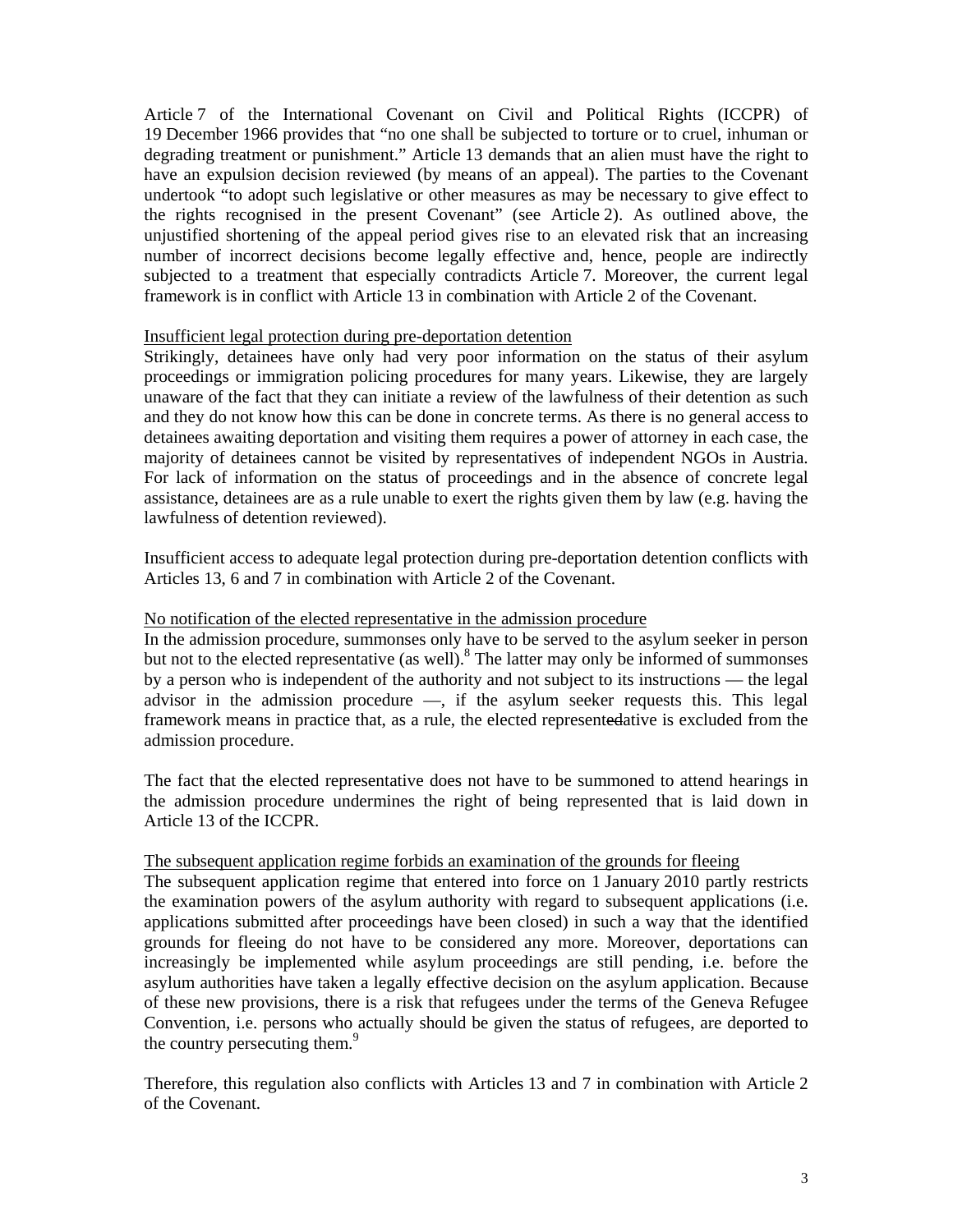Supreme court review by the Administrative Court was eliminated for asylum cases.

Since 1 July 2008, asylum seekers have not been able any more to appeal to the competent supreme court, i.e. the Administrative Court, for a review of decisions taken in their asylum proceedings. In the years before this review competence was abolished for asylum cases, the Administrative Court found in up to 22% of the asylum cases referred to it that the then appellate court incorrectly applied legislation in force in asylum proceedings — as a rule to the detriment of asylum seekers. In parallel to the elimination of appeals to the Administrative Court in asylum cases, the appellate court was reformed, but the measures taken largely constituted formal changes. Almost all the judges of the previous appellate court were taken over and the applicable law was hardly modified. As a result, we can speak of continuity in many respects. In particular, it is to be assumed — and this also corresponds to the practical experiences made in legal representation by NGOs in asylum proceedings — that the previous error rate did not disappear on 1 July 2008. Thus, special legal protection was reduced in a highly sensitive area with regard to human rights.

At present, the introduction of first-instance administrative courts is under discussion in Austria (the related bill was already submitted to public consultation). While appeals against decisions of these administrative courts to the supreme court are to be possible, the bill still excludes asylum cases so that legal protection will remain reduced for asylum seekers.

This second-rate legal protection in the asylum field is in conflict with Article 2 of ICCPR that provides — as mentioned above — that the parties to the Covenant have to adopt such legislative or other measures as may be necessary *"to give effect to the rights recognised in the present Covenant".* Because of the insufficient legal protection regime in the asylum field, the substantive correctness of decisions taken at the various asylum instances is not ensured to the extent required. Hence, it is just a matter of time before Articles 6, 7 and 13 of the Covenant will be violated for reasons inherent in the system.

• **Agenda Asyl recommends to reduce provisions applicable in asylum proceedings that deviate from general procedural law and to ensure appropriate legal protection, including access to the Administrative Court, so that asylum seekers may adequately exercise their procedural rights.** 

## **3. Pre-deportation detention**

Austria still places detainees pending deportation in institutions very ill suited for that purpose, i.e. police detention centres. The guards do not have any specific training in addition to standard police training. They are only offered in-service<sup>10</sup> seminars in the form of one-day courses.

Austria responded to the related criticism voiced by the CPT (European Committee for the Prevention of Torture) in January  $2010^{11}$  by pointing out that a detention centre would be built in Styria still in 2009. That detention centre will not be taken into operation before 2012.

The contracts with charitable organisations that had offered social services in police detention centres until June 2009 were largely terminated. Since that time, more than 90 percent of detainees are supported by an uncritical association with close relations to the Federal Ministry of the Interior. Social services provided by NGOs to assist the detainees were discontinued and replaced by pre-return preparation.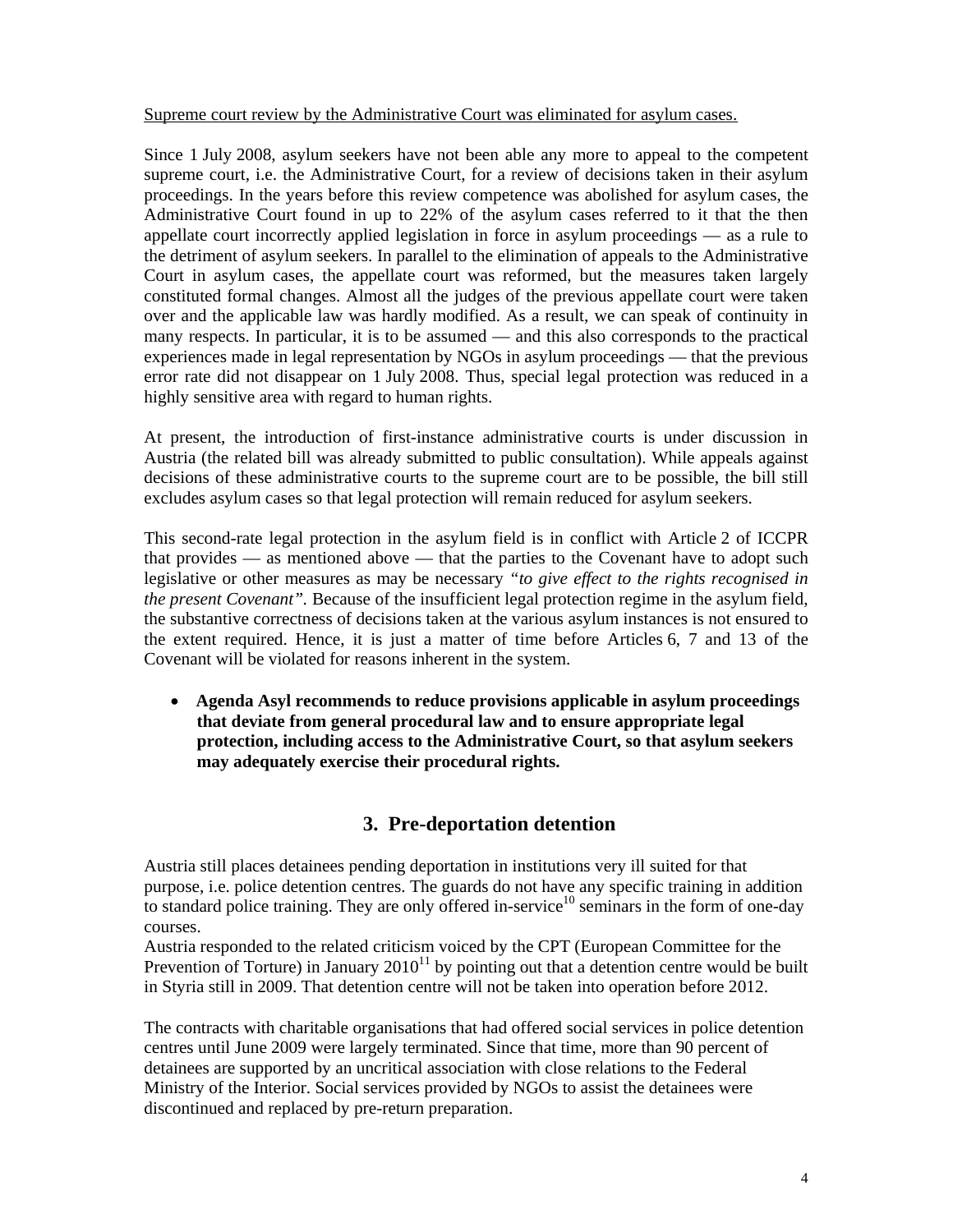Again and again, cases become known in which persons are illegally placed in predeportation detention. On 25 March 2009, an Austrian national of Sudanese origin was detained after a check of identity papers at Urban-Loritz-Platz in Vienna because he did not have any ID documents on him. 21-year old, mentally handicapped Mohammed A. was only found in pre-deportation detention at Hernalser Gürtel after eight days although his parents immediately reported him missing.<sup>12</sup>

In April 2009, together with their father Ahmed R., three Afghan children aged four, seven and ten years were placed in detention prior to their transfer to Greece under the Dublin II Regulation.13 Because of her mental illness, the mother was separated from the rest of the family and placed in in-patient care in a psychiatric hospital. The aliens police authorities gave as a reason for the detention of the children that they would not have been taken care of otherwise. The Independent Administrative Tribunal confirmed that the children were detained unlawfully.

Pre-deportation detainees continue to have no access to legal advice and free legal aid<sup>14</sup> so that they are not able to use effectively legal remedies against decisions taken by the authorities.15 They are not enabled to get into contact with counselling centres of NGOs. The amendment to the Asylum and Alien Acts that entered into force in January 2010 introduces five additional cases in which the alien police is obliged to place asylum seekers into pre-deportation detention; this obligation is only waived if pre-deportation detention is necessary to safeguard the proceedings and if "special circumstances related to the person of the asylum seeker" speak against it. $16$  These measures are also designed to prevent appeals and facilitate rapid deportation.

Hence, it is not to be expected that the construction of the new detention centre will bring about an abandonment of the principle of detaining asylum seekers awaiting deportation even if they are willing to leave the country; according to the concept, the planned pre-deportation centre in Vordernberg will be operated as a closed facility especially for persons willing to leave Austria. This concept is extremely problematic from a human rights perspective. The mandatory judicial review of detentions ordered by the administrative authority is only scheduled to take place after six months. This is neither compatible with European standards nor with the European Return Directive.<sup>17</sup>

- **Asylum seekers should not be placed in pre-deportation detention. Predeportation detention must meet international standards. Qualified legal and social advice and counselling have to be ensured.**
- **Mandatory and immediate judicial review of detention.**

## **4. Right of abode for asylum seekers / aliens who have lived in Austria for many years**

Since April 2009, aliens who must not be expelled on account of Article 8 of the EHRC are to be granted the right of abode. The Administrative Constitutional Court ruled in 2008 that the absence of the right to submit an application for maintaining one's private and family life in Austria violated human rights.<sup>18</sup>

Thousands of asylum cases are not decided within the period defined by law. At the end of 2008, around 6,500 proceedings had been pending in the appeals stage with the Asylum Court since 2004. After a negative decision, only well integrated persons who also have (prospects of) sufficient income may be allowed to stay. Thus, disadvantages exist for asylum seekers who, within the framework of basic welfare support, are placed in regions where there are no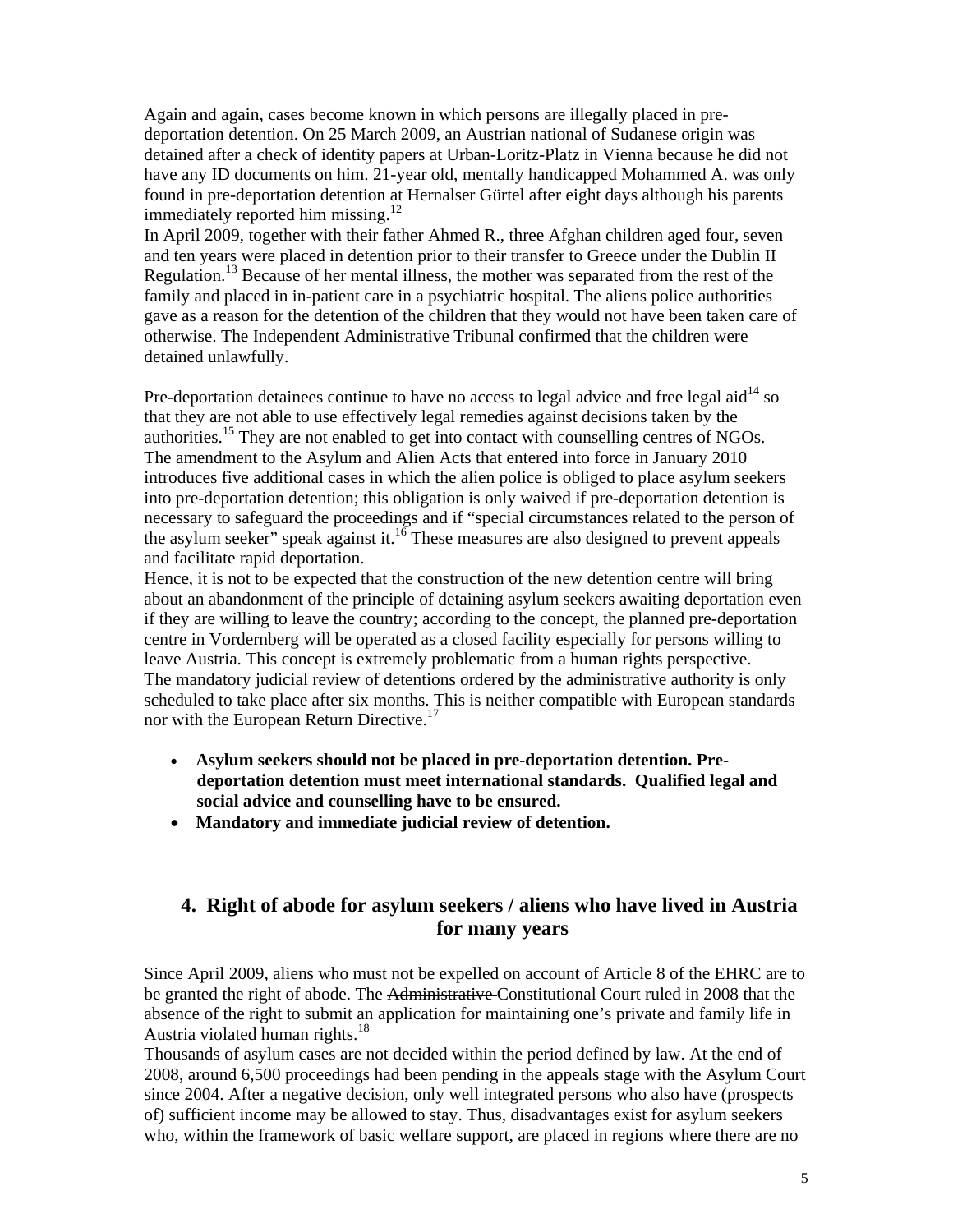opportunities for legal work. Former asylum seekers who were able to integrate into the labour market under the more favourable employment regulations for aliens that applied until the summer of 2004 also lose their job upon the expiry of their (unrestricted) work permit and, therefore, the income required for the right of abode.

The legal framework defined for the procedure for obtaining the "right of abode" results into an unequal treatment of aliens. In the expulsion procedure, legal protection is exhausted for asylum seekers after the review of the first-instance expulsion decision by the Asylum Court, while it is possible after a rejection of the appeal by the Public Security Authority to appeal to the Administrative Court by way of an extraordinary legal remedy. In both cases, complaints can only be lodged with the Constitutional Court as an extraordinary legal remedy in the case of an imminent violation of fundamental rights.

The right of abode cannot be applied for while the asylum proceedings are pending; but when the asylum proceedings are closed with a legally effective expulsion order, the person in question is obliged to leave the country and can be deported anytime. An application for the right of abode results neither in a temporary toleration nor in a right of residence. When the applicant does not stay in Austria any more, the procedure becomes pointless. Compliance with the expulsion order, i.e. conformity with the law, thwarts efforts to obtain the right of abode considered necessary with a view to human rights.

The right of abode is granted in the form of a limited or unlimited authorisation of establishment (AE) with the unlimited AE requiring a certificate on a language test. A limited AE, however, does not provide free access to the labour market. The obligation of legal immigrants to submit a certificate on a language test (within five years) constitutes an unjustified disadvantage for persons with the right of abode in view of access to the labour market.

- **The "right of abode" should also provide free access to the labour market in all cases.**
- **For asylum seekers having lived in Austria for many years, it should be made possible in a non-bureaucratic way to continue their stay in Austria irrespective of any obstacles to expulsion related to human rights.**

## **5. Restricted social rights**

The support provided to asylum seekers is not determined by *Land* social assistance legislation, but is defined by the agreement on basic welfare support between the federal government and the *Land* governments that has the status of constitutional law. The support differentiates between persons living in organised accommodation and private homes. In the case of organised accommodation, the accommodation provider receives a daily rate of  $\epsilon$ 15 to  $\epsilon$ 17 per person depending on the equipment and the asylum seekers are entitled to  $\epsilon$ 40 of monthly pocket money,  $\epsilon$ 150 of annual clothing allowance and, in the case of children attending school, vouchers in the amount of  $\epsilon$ 200 per year.

Asylum seekers living in private homes only receive  $\epsilon$  180 per adult and  $\epsilon$  80 per child as a monthly subsistence allowance. Thus, the financial support provided to poor asylum seekers is even less than half the subsistance allowance considered necessary for poor Austrians.<sup>19</sup> In Styria, for example, the subsistence allowance amounts to  $\epsilon$ 548 paid 14 times a year. In addition, there is an entitlement to financial support for acceptable rental expenses. An asylum seeker living in a private home may only receive a maximum of  $\epsilon$  110 for monthly rental expenses. In Vienna, single welfare recipients incapable to work are paid up to  $\epsilon$ 923.01 per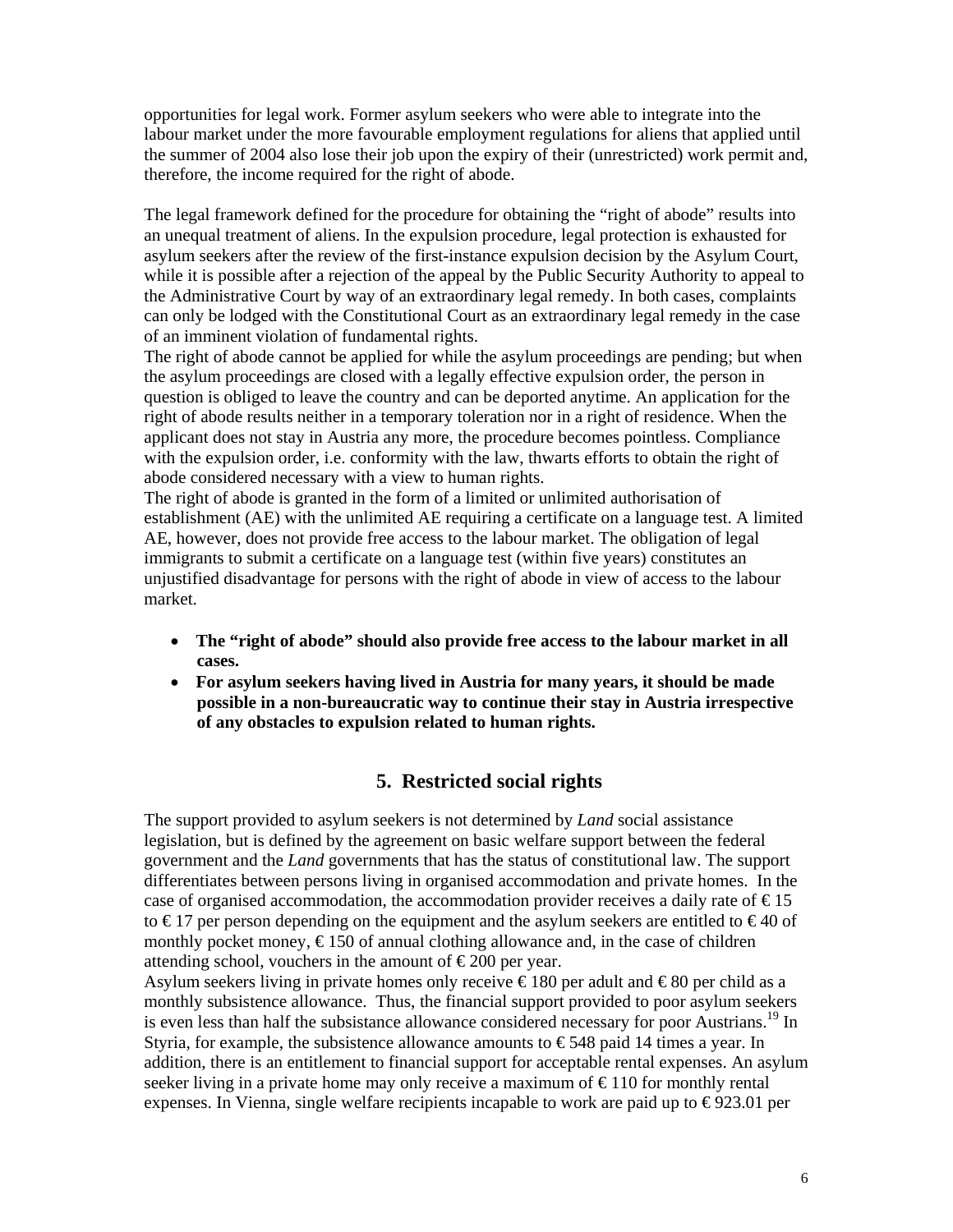month (including max.  $\epsilon$ 179 of rent allowance), while asylum seekers only receive  $\epsilon$ 302 (including clothing allowance) per month.

In 2010, social assistance is to be harmonised by means of a "means-tested minimum income scheme" nation-wide. Asylum seekers continue to have no access to social assistance and will not be covered by the "means-tested minimum income scheme" so that they will also be discriminated against in securing their livelihood in the future.<sup>20</sup>

This completely insufficient funding under basic welfare support prevents asylum seekers from living in private homes or forces them to return to organised accommodation. Living for many years under supervision and in cramped conditions without adequate possibilities for structuring the day and own initiatives results in hospitalism.

#### **Access to gainful employment**

As access to the Austrian labour market is reglemented for aliens, asylum seekers are in fact excluded from employment. Apart from priority being given to Austrian nationals and integrated migrants as well as the review of the labour market situation, restrictions for asylum seekers are defined in a ministerial decree issued in 2004 according to which asylum seekers may only be granted seasonal work permits for the tourism and agricultural sector (subject to a quota). The three-level system for the integration of alien employees in the labour market was abolished for asylum seekers so that even persons who had been employed for many years were downgraded when their work permits expired. As a consequence, asylum seekers employed in other economic sectors lost their jobs as they could no longer obtain a work permit.

• **Agenda Asyl calls for an adjustment of the basic welfare support system with a view to the minimum income scheme and for reducing the dependence of asylum seekers on welfare support by improving their access to the labour market.** 

#### **Family allowances**

Because of the amendment of the Family Burdens Equalisation Act of 15 December 2004, asylum seekers only are entitled to family allowances and child care benefits after they are granted asylum (permanent residence permit). Persons granted asylum continue to receive basic welfare support for four month during which these family allowances are not directly available to the families but are offset against basic welfare support. Because of delays in giving the asylum status to children born in Austria or entering Austria within the framework of family reunification, their claims are again and again reduced.

Although the protection needs of persons entitled to subsidiary protection frequently do not differ from those of persons granted asylum, their entitlement to child care benefits is regulated in a discriminatory way. In general, persons permanently residing in Austria are entitled to receive child care benefits if their income does not exceed a minimum threshold. Persons granted asylum are treated like Austrian nationals. Persons entitled to subsidiary protection are not entitled to any benefits if another family member receives basic welfare support. In contrast to other eligible persons, the provisions demand that the parent who applies for child care benefits must be gainfully employed but must not exceed the income limit of  $\text{\textsterling}16,200$  per year.

• **Persons entitled to subsidiary protection should be treated like nationals with regard to social benefits for families and children.**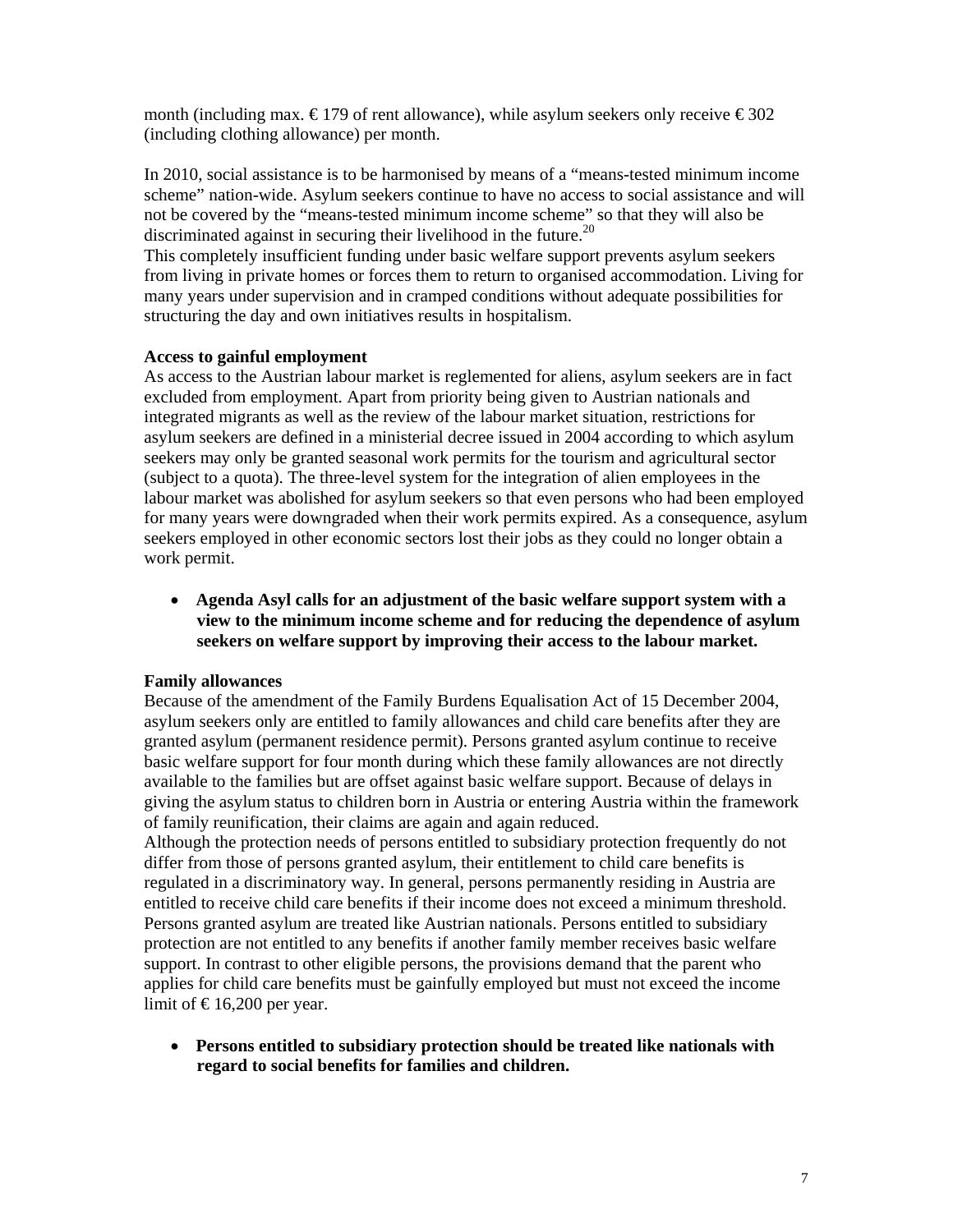#### **Restricted mobility**

The basic welfare support scheme restricts the freedom of residence and movement of asylum seekers. They are assigned accommodation by the asylum authorities in consultation with the *Land* representatives, and they can only move to another *Land* for special reasons in exchange for other asylum seekers. University studies are regularly not accepted as a reason for moving.

• **Asylum-seekers should be heard when assigning accommodation and their preferences should be taken into account at least for educational, health and employment reasons and to enable regular contact with relatives or friends** 

#### **Prejudgement**

In 2008, several Chechen families were "deported" from Carinthia because individual family members were accused of criminal offenses by the Carinthian Refugee Office and the Carinthian governor even though police investigations did not result in any relevant findings. Governor Haider called upon the local population "to inform me immediately about violent acts by asylum seekers so that I can initiate their immediate deportation."<sup>21</sup>

In October 2008, the *Land* Carinthia opened a "special institution" for delinquent asylum seekers at Saualm, a remote location at an altitude of 1,200 metres that can only be reached on forest roads. There is no public transport to this facility. According to Governor Haider, this special institution was only an interim solution and the ultimate goal was to expel delinquent asylum seekers from Austria.<sup>22</sup>

Subsequently, asylum seekers against whom no criminal charges had been brought and who had not been convicted of criminal offenses were also assigned to this facility. Most asylum seekers transferred to Saualm fled from the facility and lost their entitlement to basic welfare support. A related suit for basic welfare support filed with the Independent Administrative Tribunal of Carinthia by an asylum seeker without a criminal record succeeded and the steps taken by the *Land* were declared unlawful.

## **6. Violations of children's rights**

Diverse human rights organisation again and again criticise Austria for its treatment of minor refugees. In its observations on the situation of the rights of the child in Austria dated 28 January 2005, the UN's Committee on the Rights of the Child criticised, for example, how refugee children are treated<sup>23</sup>; asylum seeking minors would be discriminated against, inadequately accommodated and received insufficient legal representation. Austria was requested to reform numerous aspects: ensuring that guardians are systematically assigned to unaccompanied minors; interviewing minors by professionally qualified personnel; accommodating minors in line with their age and state of development; specific examination before any minors are deported; avoiding placement in detention pending deportation.

Three issues are discussed in greater detail below:

#### **Long duration of asylum proceedings — disadvantages in education and vocational training**

The long duration of asylum proceedings and the resulting insecurity about their residence status frequently cause mental and physical stress. For young people, this also leads to disadvantages in the field of education and vocational training. While children subject to compulsory schooling are integrated into the Austrian education system irrespective of their residence status, higher schools are not obliged to admit asylum seekers (this is also true for Austrian children).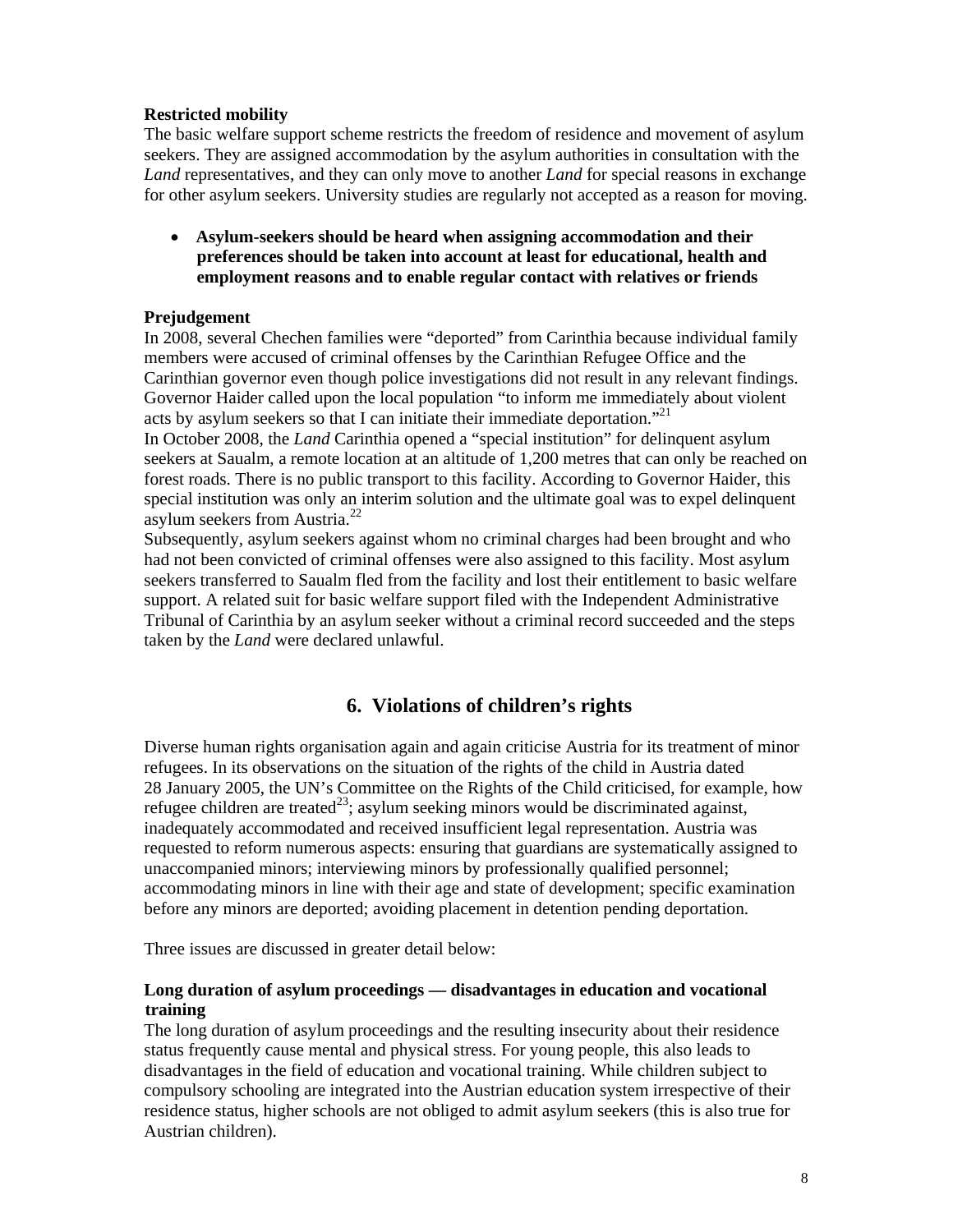As apprenticeships are governed by the provisions of the Aliens Employment Act and asylum seekers can only work in the field of seasonal and harvesting work on account of a decree issued by the Economic Ministry in 2004, young asylum seekers find it impossible to start apprenticeship training after the completion of compulsory schooling.

#### **Detention pending deportation**

In the past, minor aliens were again and again placed in detention (2005: 171 cases; 2006: 185; 2007: 163 and 2008: 181). The Aliens Police Act provides that the "most lenient means" is to be applied to minors, but in practice age information is frequently disputed. Repeatedly, the placement in pre-deportation detention turned out to be unlawful later on. In 2000, the Human Rights Advisory Council found in its report on "Minderjährige in Schubhaft" (minors in pre-deportation detention) that placing minors in pre-deportation detention is not in line with international minimum standards for the treatment of children and young people in custody.24

Up to now, the recommendations of the Human Rights Advisory Council have been neglected just like the UNHCR's Guidelines on Policies and Procedures in Dealing with Unaccompanied Children Seeking Asylum according to which "children seeking asylum should not be kept in detention".

#### **Age determination**

The age-related expert opinions commissioned or prepared by asylum authorities and the aliens police largely lack scientific methods for determining the age relevant for the proceedings. Although several methods, such as visual inspection or renal sonography, are not applied any more, medical examinations have systematically been performed since early 2010 to determine the age of unaccompanied minors seeking asylum and in some cases also of subsequently arriving family members. In this context, methods are used that are not suited for determining majority, such as carpal X-ray, and that are embarrassing, such as examinations on the development of the sexual organs.<sup>25</sup>

## **7. Sanctions in case of delinquency**

The far-reaching deviations from the termination reasons defined in the Geneva Convention impair the maintenance of private and family life and discriminate against innocent family members.

Since early 2010, family members are excluded from being granted the same protection status if they committed a criminal offense. Moreover, an expulsion procedure has to be initiated in the asylum proceedings of "delinquent" applicants if the investigation findings available make it unlikely that asylum or subsidiary protection status will be granted. The statutory requirement of taking a decision on an asylum application as quickly as possible and within three months at the latest raises the fear that further investigations that may be required will not be undertaken. Accelerated proceedings already have to be applied upon the suspicion of a premeditated offense irrespective of its severity. With regards to human rights, the procedural deviations are of particular concern because of the unequal application of the presumption of innocence.

The introduction of these delinquency provisions into the Asylum Act rendered virtually inoperative an essential element of the Geneva Refugee Convention, namely the principle of eligibility for protection. If somebody can become ineligible of protection under the Geneva Convention if he/she committed a serious crime, this conversely means that eligibility is maintained at any rate if no serious crime was committed.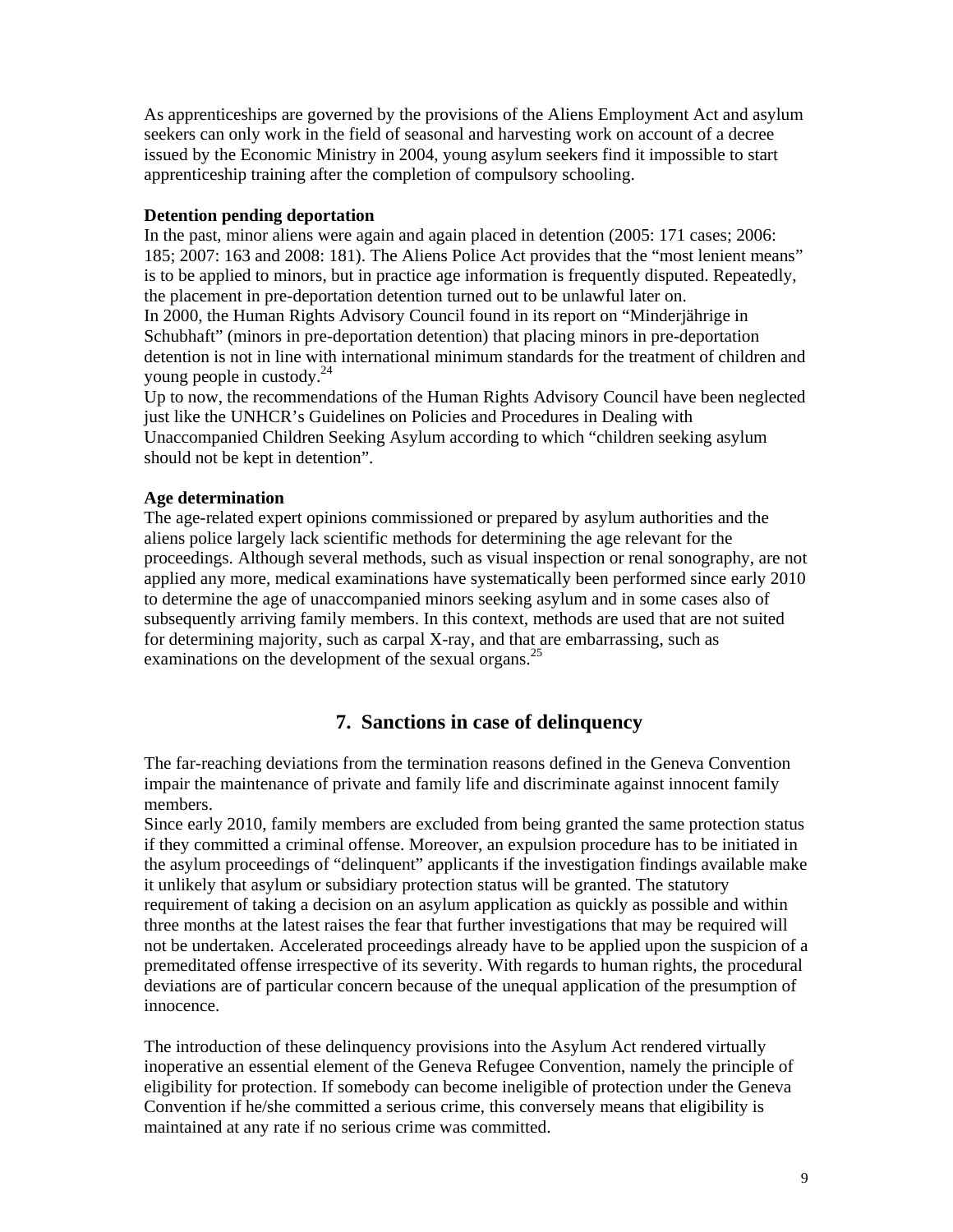People may also need international protection even though they committed criminal offenses. The asylum law as laid down in the Geneva Refugee Convention is not a "reward system" for refugees complying with the rules, but an instrument of protection.

Therefore, the strict separation of the Asylum Act as an instrument of protection from penal law for punishing offenses proved very well in the past. Of course, offenders have to be held accountable in the criminal justice system. Denying international protection to offenders who have served their sentence constitutes an unjustified additional punishment unless the crime committed was particularly serious.

Persons who are "delinquent" under the Asylum Act (this only requires two small-scale offenses) cannot be recognised as refugees and cannot be granted subsidiary protection (Article 34 (2) (1) and (3) (1)).

This is particularly tragic in cases in which young people commit an offense while the asylum proceedings are still pending and do not have their own reasons for fleeing. As long as they are minors, they will probably have the status of tolerated persons. However, it also seems possible that such minors are separated from their family by deportation if they do not have any personal reasons for fleeing.

#### • **Restriction of the denial and exclusion reasons to the ones laid down in the Geneva Refugee Convention.**

The report was compiled by "Agenda Asyl", a group of 5 NGOs

*Contact details:* 

asylkoordination östereich Verein von Ausländer- und Flüchtlings hilfsorganistionen und -betreuerInnen 1080 Wien, Laudongasse 52/9 http://www.asyl.at

Diakonie Flüchtlingsdienst 1170 Wien, Steinergasse 3 http://fluechtlingsdienst.diakonie.at/

Verein Projekt Integrationshaus 1020 Wien, Engerthstraße 161-163 http://www.integrationshaus.at/

SOS Mitmensch 1060 Wien, Zollergasse 11 http://www.sosmitmensch.at/

Volkshilfe Österreich 1010 Wien, Auersperstraße 4 http://www.volkshilfe.at/

<sup>&</sup>lt;sup>1</sup> For example, the introduction of basic welfare support in March 2004 that transposed the European Directive 2003/9/EC brought about far-reaching structural changes in the asylum proceedings (establishment of first reception centres and entry proceedings, territorial restriction, involvement of public security officials into the proceedings, expulsion by the asylum agency) and was amended in the alien legislation package of 2005 (Federal Law Gazette I No. 100; e.g. pre-deportation detention during the entry proceedings), change of the appellate court in July 2008 (Federal Law Gazette. I No. 4/2008: establishment of the Asylum Court),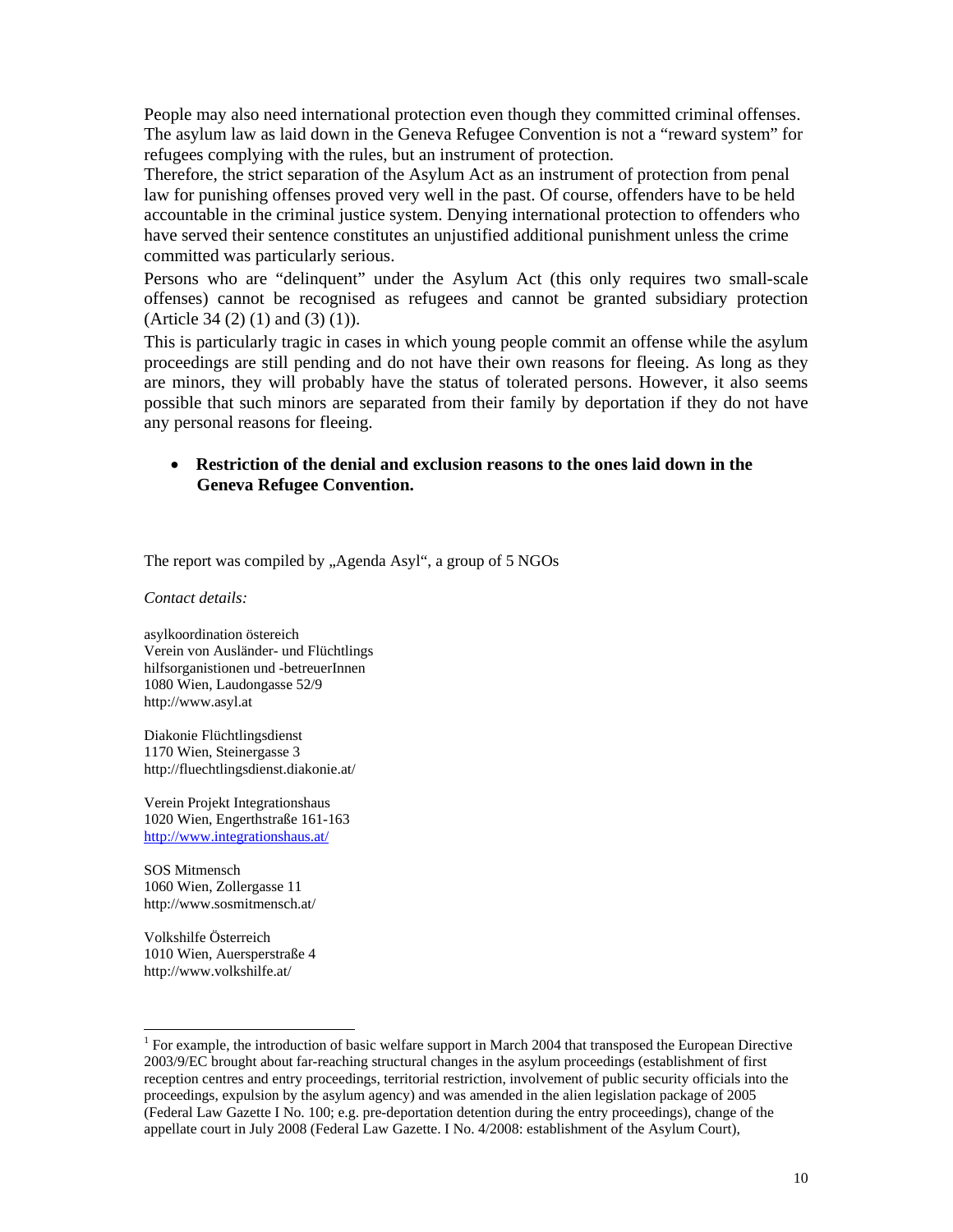amendment in 2009 (Federal Law Gazette I No.29/2009 implementing the right of action demanded with regard to the protection implied under Article 8 of the EHRC demanded by the Constitutional Court; Aliens' Law Amendment Act 2009 (Federal Law Gazette I 122/2009; additional reasons for detaining asylum seekers awaiting deportation, consequences of delinquency for the status already granted and for family reunification, shorter period for appeals,…).

 $2^2$  For example, residence permits for persons entitled to subsidiary protection were issued for a term of five years until 2005. From 2006 on, their maximum term has been one year, while longer periods are still applicable in "old" cases. Asylum seekers who applied for asylum before 2006 and have gainful employment are entitled to family allowances, whereas those who filed their application from 2006 on do not receive family allowances on principle.<br><sup>3</sup> This is t

 This is true, for example, in the case of minimum standards for shorter appeal periods applying to inadmissible asylum applications and the extension of subsidiary protection by a maximum of one year; inadequate transposition of the European Reception Directive with regard to asylum seekers detained pending deportation and, in particular, their right to counselling and care.

<sup>4</sup> Die Presse, 08.04.2009 "Ein Problem sieht die Innenministerin mit den Organisationen, die bei den AsylwerberInnen die Rechtsberatung durchführen. Da stellen manche mutwillig einen Antrag nach dem anderen, nur damit der Charterflieger für die Abschiebung halb leer wegfliegt…. Außerdem will Fekter künftig nur noch jene Organisationen mit der Rechtsberatung von AsylwerberInnen beauftragen, die rasch Rechtssicherheit für die AsylwerberInnen schaffen." [The Interior Minister sees a problem in the organisations that provide legal advice to asylum seekers. Some file a multitude of applications and requests just to make the aircraft chartered for deportation leaves half empty. … Moreover, Ms. Fekter wants to award contracts on legal counselling for asylum seekers only to those organisations that quickly create legal certainty for asylum seekers.] Federal Ministry of the Interior: Europäischer Flüchtlingsfonds III. Leitlinien für Projektwerber zum EFF Projektaufruf 2009 [European Refugee Fund III. Guidelines for project apllicants with regard to the ERF call for proposals 2009]. Vienna, 5 May 2009, p. 10

The guidelines state in the priority area *"Legal counselling in asylum proceedings"* that counselling is to promote fast and efficient proceedings and to refer clients to centres providing repatriation advice — according to indicators, for one third of the asylum seekers with admitted proceedings: "Entgegen bestehender Tendenzen, wonach Schutzsuchende ohne Aussicht auf Erfolg durch falsch verstandene Hilfeleistungen in Verfahren gedrängt werden, besteht Bedarf an nützlicher, sachlicher Hilfe, die aber auch darin besteht, rechtzeitig auf eine mögliche Chancenlosigkeit in Bezug auf das Verfahren aufmerksam zu machen." [In contrast to existing tendencies of pushing persons seeking protection into proceedings without any prospects of succeeding as a result of a misconception of assistance services, there is a need for useful, objective help that, however, also includes timely information on the possible hopelessness of the proceedings.

<sup>5</sup> Third party intervention by the Council of Europe Commissioner for Human Rights, under Article 36, paragraph 2, of the European Convention on Human Rights. Strasbourg, 10 March 2010, CommDH(2010)9<br><sup>6</sup> See comment of the Federal Ministry for European and International Affairs on Article 22 (12) of the Asylum

Act, 32/SN-65/ME XXIV. GP S 2. 7

Until a decision is taken on the admissibility of the proceedings, asylum seekers are only permitted to stay in the district of the first reception centre. At the time when they receive the rejection decision, they are frequently detained pending deportation.

8 Article 23 (2) of the Asylum Act 2005.

 $9$  With regard to the fundamental rights concerns about Article (5) and (6) of the Asylum Act, see the comment of the Federal Chancellery/Constitutional Department on the bill 25/SN-65/ME XXIV. GP, p. 7f, and with regard to Article 41a, p. 13f; comments of the Ministry of European and International Affairs, p. 2.

 $10$  Response of the Republic of Austria to the report on CPT's visit to Austria from 15 to 25 February 2009, p. 17f (English version).

<sup>11</sup> CPT's report on its visit to Austria from 15 to 25 February 2009, p. 21ff (English version).

<sup>12</sup> Die Presse, 3 April 2009.

l

<sup>13</sup> Der Standard, 11 April 2009.

 $^{14}$  REPORT BY THE COMMISSIONER FOR HUMAN RIGHTS MR. THOMAS HAMMARBERG ON HIS VISIT TO AUSTRIA CommDH(2007)26, 12 December 2007, paragraph 76;

for further details see: Rechtschutz für Schubhäftlinge. Bericht und Empfehlungen des Menschenrechtsbeirats (Legal protection for pre-deportation detainees. Report and recommendations of the Human Rights Advisory Board), 2008.

<sup>15</sup> See UNHCR-"MONITORING" DER SCHUBHAFTSITUATION VON ASYLSUCHENDEN (UNHCR "monitoring" of the conditions of pre-deportation detention of asylum seekers), December 2008, p 10f: This report states that detainees awaiting deportation who are assisted by the association Verein Menschenrechte are not informed about their proceedings and the legal remedies available. In the majority of cases, the detainees had accepted the repatriation support offered by this organisation mainly because they could not stand detention any longer or wanted to avoid a chain of deportations via other EU Member States to their home country.